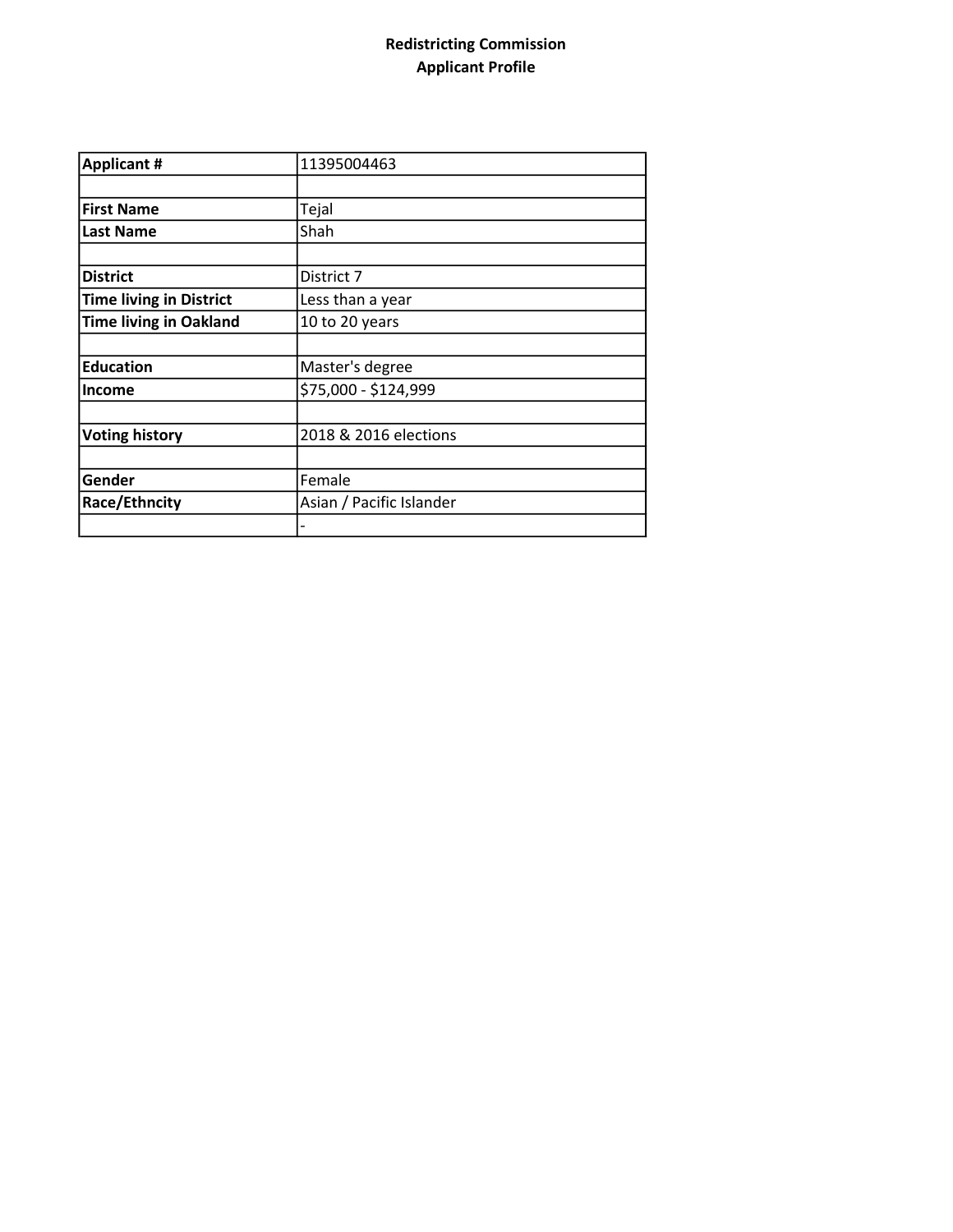## **Supplemental Questionnaire**

Your response to each of the mandatory following questions is limited to no more than 500 words. Please type in the space provided for each question.

\*1. Why do you wish to serve on the Commission and why do you think the work of the Commission is important?

I have been an Oakland resident for more than 10 years, and through my work and involvement in the community, I have seen how district politics play out. Often, the people who are left behind during these struggles are the people who need the most support from their Oakland representatives. I want to be a part of the Redistricting Commission because I want to bring a lens of equity and fairness, where we are keeping in mind how imaginary boundaries and political infighting can have long-term impacts on Oakland's residents.

Setting fair district boundaries is important, as this leads to the fair allocation of resources and community supports. If everyone in Oakland had the same chance to succeed, we would be a brighter city.

## \*2. Explain what it means to be impartial and describe your ability to exercise impartiality.

I think it is important to listen to all sides of an argument, gather all facts, and make decisions with the greater good in mind at all times. I grew up in the South, in a Republican state, and have spent most of my adult life in mostly Democratic communities. I have seen unfairness and lack of kindness on both sides, and feel the thing we as a society are lacking the most right now is the ability to have thoughtful discourse without harming each other. Our nation and our city does not need to be as divided as it is right now.

If I was part of the Redistricting Commission, it would be important to me not to let my own feelings or politics to get in the way of the facts, and to ensure that we create enough space and time for all sides of each decision to fully talk out their arguments before moving forward.

\*3. The Commissioners will need to work collaboratively in redrawing district boundaries. Provide an example from when you had to set aside your own self-interest to achieve a common goal.

As a member of the non-profit community, I often must set aside my self-interest to achieve a common goal with my colleagues and the communities we support. I run the social and financial services department at a local housing organization, and we pride ourselves in not letting our organizational needs and priorities come in the way of what our residents and clients want to accomplish. For example, I have provided training to individuals on how to advocate for policies that go against the policies supported by my organization. This is because, at the end of the day, it is important for individuals who live in a community to lead decision-making in their own lives. When people are empowered to take on leadership roles, they are less likely to be oppressed, and negative policies set by historically discriminatory practices can fall away.

\*4. All Commissioners must demonstrate an understanding of and appreciation for Oakland's diversity. Describe your knowledge of and appreciation for Oakland's people and places, and how this will enhance your work as a commissioner.

Oakland is my adopted home, and I love it. My father lived here when he first immigrated to the United States in the mid-1970s, and has stories to tell me about how he and his friends hung out at Eastmont Mall on the weekends, or used to drive down East 14<sup>th</sup> looking for their friends. I see how this city has changed over the decades because of policies that led to redlining, the construction of freeways splitting up communities, and now because of gentrification. Oakland is so diverse and has such a rich history, and I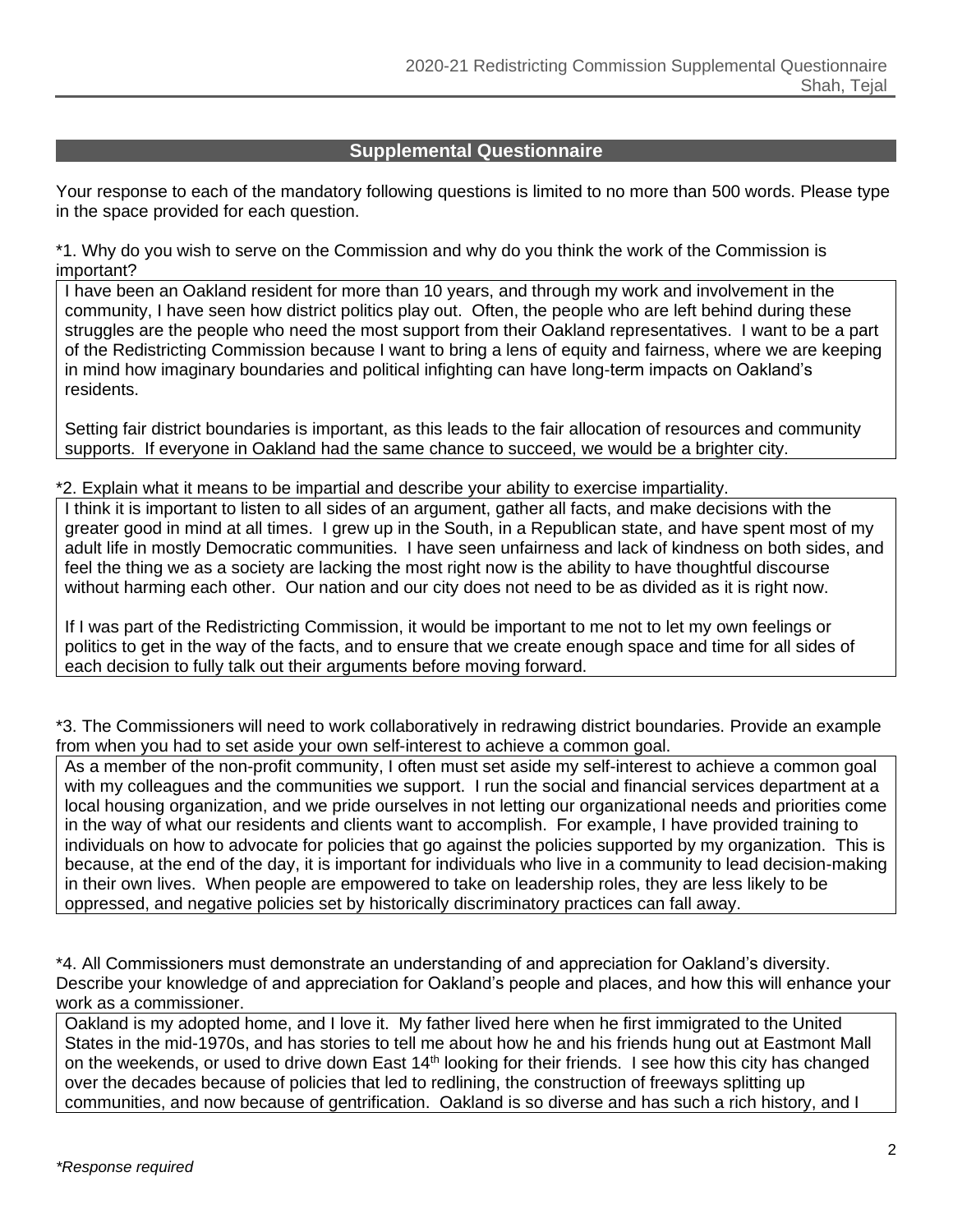am committed to preserve this, while breaking down the barriers that have been in place for so many residents over the years.

I believe my love for Oakland will enhance my role as a Commissioner because I will be thinking about Oakland first. It will help me stay grounded and be able to negotiate with others in a way that I hope will be fair and just.

\*5. Provide an example from when you faced a complex question or situation. What problem solving skills did you use to solve it?

I face complex situations every day. Currently, my team is working on how to adequately respond to the stressors faced by low-income communities brought on by the COVID-19 Shelter in Place Order. While everyone we talk to recognize the need to bring this virus under control, this is an easier task for those who have materials, resources, and access to support than for those that do not. As it is, residents of Oakland's flatlands live on average 15 years less than those who live in the Oakland hills. When faced with a real public health threat, my team is struggling to find ways to keep residents connected so that they are not on the losing end of this battle.

The way I have always been able to handle complex situations like this is by pulling people smarter than myself together and helping to negotiate solutions. I like having a diverse group of people around me who can help think of ways to tackle problems. And again, most importantly, the residents who are experiencing the most stress need to be the ones who are given the ability to lead us towards solutions.

\*6. Describe any professional, social, political, volunteer, community activities, and/or causes in which you have been involved or that you have financially supported. If you do not have any activities to report, type N/A in the space provided.

I have been involved in multiple activities since high school. These include:

- Participation in school volunteer programs
- Leading the South Asian American Council at University of Texas, Austin, as student group focused on providing community supports to low-income women
- Work at Apna Ghar, a domestic violence shelter and service provider in Chicago from 2001 2009
- Participating in Chicago's Low-Income Housing Trust Fund service committee from 2004 2009.
- Work at the East Bay Asian Local Development Corporation (EBALDC), a community development corporation in Oakland from 2010 – present.
	- $\circ$  Through my work at EBALDC, I have sat on many committees, including the San Pablo Area Revitalization Collaborative, and the Healthy Havenscourt Collaborative.
	- o I started EBALDC's Resident Leadership Council, which is a group of residents from various affordable housing properties that come together to enact community change.

## *Additional Information (Optional)*

If there is any additional information that was not asked in the Supplemental Questionnaire that you believe would help the Screening Panel in making their nominations, you may enter that information here. Your response here is optional.

Nothing further.